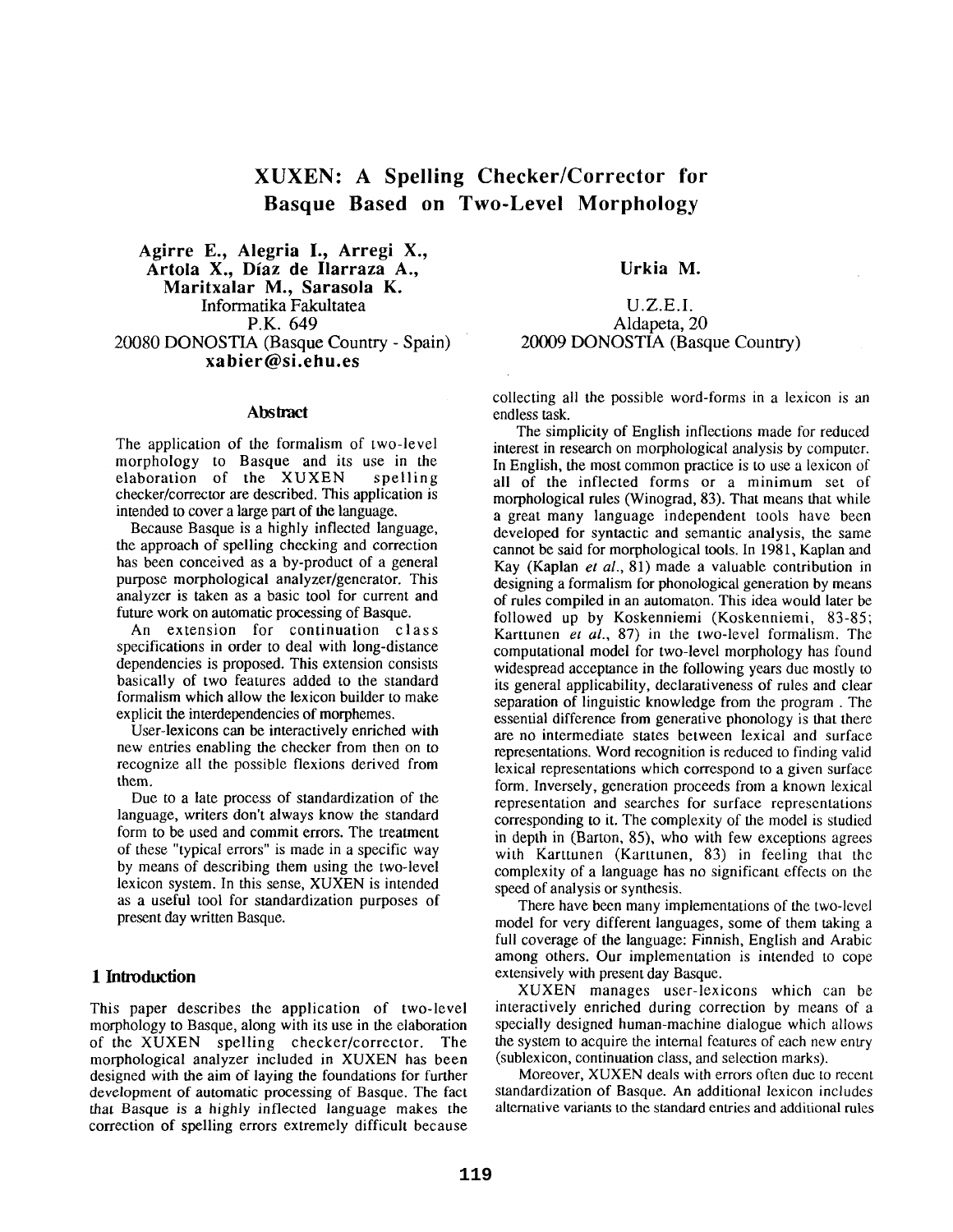model erroneous morphophonological changes; this allows a specialized treatment of "typical errors".

Following are given an overview of Basque morphology and the application of the two-level model to Basque, then the lexical database built as a support for this and other applications is described, and finally, the strategies followed in the design and implementation of the spelling checkercorrector.

### **2 Brief Description of Basque Morphology**

Basque is an agglutinative language; that is, for the formation of words the dictionary entry independently takes each of the elements necessary for the different functions (syntactic case included). More specifically, the affixes corresponding to the determinant, number and declension case are taken in this order and independently of each other (deep morphological structure).

One of the principal characteristics of Basque is its declension system with numerous cases, which differentiates it from the languages from surrounding countries. The inflections of determination, number and case appear only after the last element in the noun phrase. This last element may be the noun, but also typically an adjective or a determiner. For example:

| etxe zaharreAN                      | ( <i>etxe zaharrean</i> : in the old house) |  |
|-------------------------------------|---------------------------------------------|--|
| $etxe:$ noun                        | (house)                                     |  |
| zahar: adjective (old)              |                                             |  |
| $r$ and $e$ : epenthetical elements |                                             |  |
| A: determinate, singular            |                                             |  |
| $N$ : inessive case                 |                                             |  |

So, these inflectional elements are not repeated in each individual word of a noun phrase as in the Romance languages.

Basque declension is unique; that is, there exists a single declension table for all flexionable entries, compared to Latin for instance,which has 5 declension paradigms.

As prepositional functions are realized by case suffixes inside word-forms, Basque presents a relatively high power to generate inflected word-forms. For instance, from one noun entry a minimum of 135 inflected forms can be generated. Moreover, while 77 of them are simple combinations of number, determination, and case marks, not capable of further inflection, the other 58 are word-forms ended with one of the two possible genitives or with a sequence composed of a case mark and a genitive mark. If the latter is the case, then by adding again the same set of morpheme combinations (135) to each one of those 58 forms a new, complete set of forms could be recursively generated. This kind of construction reveals a noun ellipsis inside a complex noun phrase and could be theoretically extended *ad infinitum;* in practice, it is not usual to find more than two levels of this kind of recursion in a wordform but, in turn, some quite frequent forms contain even three or more levels. This means that a morphological analyzer for Basque should be able to recognize the amount of  $77 + 58 (77 + 58 (77 + 58)) = 458683$  inflected forms for each noun taking into account only these two levels of recursion.

| e.g. semeA  | (the son)                                    |
|-------------|----------------------------------------------|
| semeArI     | (to the son)                                 |
| semeArEN    | (of the son)                                 |
|             | <i>semeArEN etxeA</i> (the house of the son) |
| semeArENA   | (the one (house) of the son)                 |
| semeArENArI | (to the one (house) of the son)              |

This generation capability is similar for all parts of speech. In the case of adjectives, due to the possibility of graduation, this capability is 4 times greater.

The grammatical gender does not exist in Basque; there are not masculine and feminine. However, the verb system uses the difference sometimes, depending on the receiver and the grade of familiarity: this is the case of the allocutive verb forms.

Verb forms are composed of a main verb and an auxiliary finite form. The verb system in Basque is a rich one: it is often found in a single finite verb form morphemes corresponding to ergative, nominative and dative cases.

Derivation and composition are quite productive and they are widely used in neologism formation.

# **3 Application of Two-Level Morphology to Basque**

#### **3.1 The Rules**

The correlations existing between the lexical level and the surface level due to morphophonological transformations are expressed by means of the rules. In the case of Basque 21 two-level rules have been defined. These rules are due to the four following reasons: eminently phonological (7 rules), morphological (3 rules), orthographical (5 rules), and both phonological and morphological (6 rules). The effects of the rules are always phonological. Given that suppletion cases are rare in Basque, phonemically unrelated allomorphs of the same morpheme are included in the lexicon system as separated entries. No rules deal with these phenomena. The rules are applied to express three types of realizations: adding or removing a character, or alternation of a character from the lexical to the surface level. These basic transformations can be combined.

In order to control the application of the rules 17 selection marks are used. Since two-level rules are sensitive only to the form of the word, these marks inform on part ol speech, special endings and other features needed for handling exceptions in rules.

Examples of rules:

2nd rule: ADDITION OF EPENTHETICAL e. 2:e  $\Leftrightarrow$  [ C:C / 8: / 6:r / 4: ] 8th rule: VOICING OF t. **t:d** ⇔ [  $\frac{1&2:1}{1&8:2:1}$  n & 2:n / n 2:n ]

where C represents any consonant, 2 is the selection mark stated at the beginning of affixes requiring epenthetical  $e, \ell$ is the selection mark stated at the end of those lemmas witl final au diphthong, 6 is the selection mark stated at the em of those lemmas with final hard r, 4 is the selection marl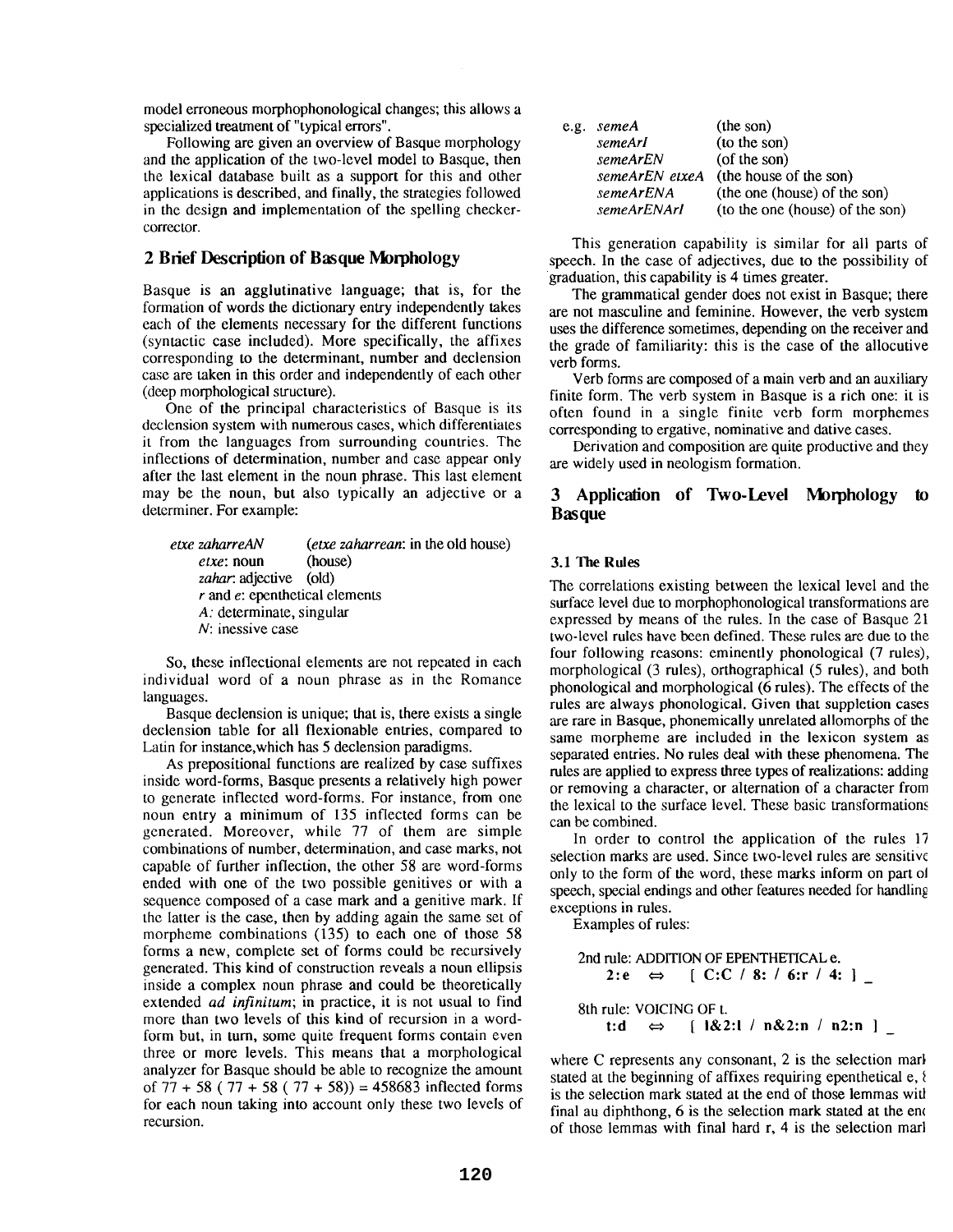stated at the end of verb infinitives with final n, and & is the selection mark stated at the end of place names with final 1 or n which forces voicing of following t.

The first rule states that the selection mark 2 is realized as surface e, always and only when it is preceded either by a consonant or a selection mark 8, or a selection mark 6 realized as surface r, or a selection mark 4.

The second rule specifies the voicing of lexical t, always and only when it is preceded either by a n or I followed by the selection marks & and 2, or a n followed by the selection mark 2.

At the moment, the translation of rules into automata required by the two-level formalism is made by hand.

#### **3.2 The Lexicon System**

Among the morphological phenomena handled by our system so far, we would like to emphasize the following: whole declension system --including place and person names, special declension of pronouns, adverbs, etc.--, graduation of adjectives, relational endings and prefixes for verb forms ---finite and non-finite--- and some frequent and productive cases of derivation and compounding.

The lexicon system is divided into sublexicons. Lexical representation is defined by associating each entry to its sublexicon and giving it the corresponding continuation class.

a) Sublexicons: Lemmas, auxiliaries of verbs and finite verb forms, and different affixes corresponding to declension, determination, number, verb endings, and so on are distinguished.

All of the entries in the sublexicons are coded with their continuation class and morphological information. At present near 15,000 items are completely coded in the lexicon system: 8,697 lemmas, 5,439 verb forms and 120 affixes. They are grouped into 94 different sublexicons. Within short time, this number will be increased in order to code all the 50,000 entries present at the moment in the database supporting the lexicon. The entry code gives, when appropriate, information on part of speech, determination, number, declension case, gender (exceptional cases), relation (of subordination), part of speech transformation that a relational affix produces, type of verb, root of finite verb forms, tense-mood, grammatical person, etc. along with the specific information each entry requires.

b) Continuation class: Generalizations are not always possible. For example, while with nouns and adjectives the assignment of a single continuation class to all of the elements of each category has been possible, adverbs, pronouns and verbs have required more particularized solutions. A number of 79 continuation classes have been defined.

The system permits the unlimited accumulation and treatment of information as it extracts data from the dictionary according to the segmentation found. This feature is essential to Basque given that: a) a large amount of morpho-syntactic knowledge can be derived from a single word-form, and b) there is no set theoretical limit to the potential recursion of genitives.

Separated representation for homographs and homonyms --in the main sublexicon, with the same or different continuation classes— has been made possible. Although this distinction is not necessarily relevant to morphological analysis, future work on syntax and semantics has been taken into consideration.

### **3.3 Some Problems and Possible Solutions**

Although until now, the notation and concept of continuation class have been used, in authors' opinion it is the weakest point of the formalism. Specially in dealing with the Basque auxiliary verb, cases of long-distance dependencies that are not possible to express adequately have been found. Different solutions have been proposed to solve similar problems for other languages (Trost, 90; Schiller, 90). The solution suggested below is not as elegant and concise as a word-grammar but it seems expressive enough and even more efficient when dealing with this kind of problems. To this end, an improved continuation class mechanism is being implemented. This mechanism supports the following two extra features:

**bans** that can be stated altogether with a continuation class; they are used to express the set of continuation classes forbidden further along the word-form (from the lexical entry defined with this restricted continuation class).

Examples:

bait (PERTSONA - LA - N)

this states that among the morphemes in the wordform following to the verb prefix *bait* are to be allowed those belonging to the continuation class PERTSONA but also that further on in the word no morphemes belonging to the continuation classes LA or N will be accepted.

**continuation class-tree:** the lexicon builder has the possibility of restricting the set of allowed continuation morphemes for a given one, by means of making explicit these morphemes through different segments in the word-form; this explicitation is done by giving a parenthesized expression representing a tree. This mechanism improves the expressiveness of the formalism providing it with the additional power of specifying constraints to the set of morphemes allowed after the lexicon entry, stating in fact a continuation "path" -- not restricted to the immediate morpheme-- which makes explicit that set in a conditioned way. Examples:

| ioan NA TZAI O            | $(I$ went to him)                                                 |
|---------------------------|-------------------------------------------------------------------|
| <i>joan</i> NA TZAI $T^*$ | $(I$ went to me <sup>*</sup> )                                    |
|                           | <i>etorri</i> HA TZAI T (You came to me)                          |
|                           | <i>etorri</i> HA TZAI $N^*$ (You came to you <sup>*</sup> (fem.)) |

Long-distance dependency cases are found in the verb finite form instances above: the initial morpheme *na*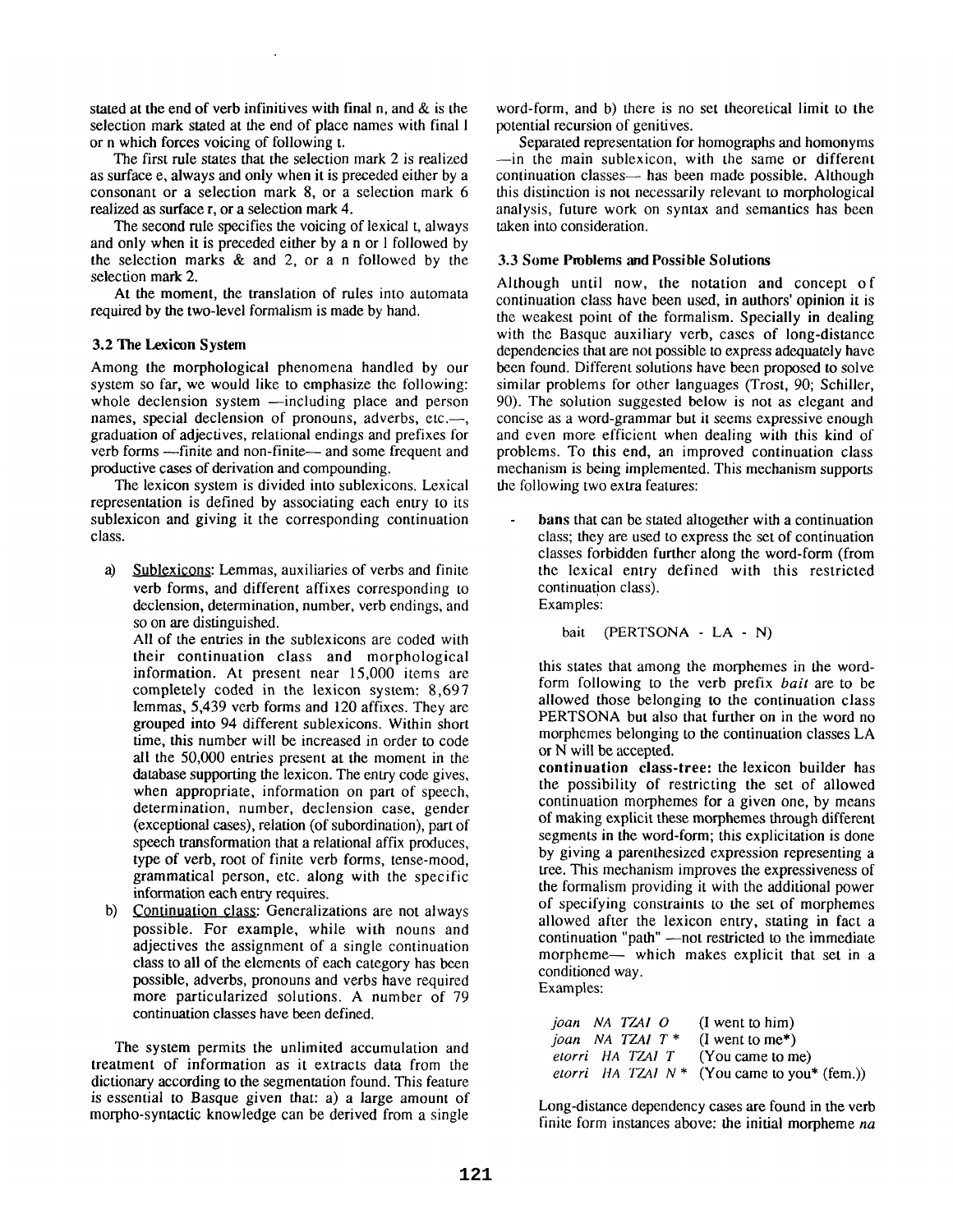(nominative, first person) allows dative morphemes corresponding to the third person after the morpheme *tzai* (root) but not those corresponding to the first person. Analogously the theoretically possible *hatzain\** is not grammatical in Basque because it combines two second person morphemes in nominative and dative cases. The continuation corresponding to *na* can be stated as follows:

#### na (KI (DAT23 (N\_KE)), TZAI (DAT23 (LAT)))

which specifies two alternative continuation "paths" allowed after this morpheme: the one including the morphemes in the continuation class KI and that which includes those in the continuation class TZAI. In both cases DAT23 restricts the set of morphemes potentially permitted as continuation of those in KI or TZAI, allowing only the 2nd and 3rd person dative morphemes. Without this extension of the formalism, it would be possible to do it by storing repeatedly the morpheme *tzai* in two or more different lexicons, but this is not very useful when the distance between dependent morphemes is longer. Similarly:

#### ha (KI (DAT13 (N\_KE)), TZAI (DAT13 (LAT)))

is the way to express that *ha* (nominative, 2nd person) is to be combined with dative morphemes of 1st and 3rd person but not with those of 2nd.

Continuation classes N\_KE and LAT further restrict the morphemes allowed conditioning them in this case to the classes KI and TZAI respectively. Note that in this example two different cases of longdistance dependency are present.

## 4 The Lexical Database

The lexical database is supported permanently in a relational system. This database is intended as an independent linguistic tool. Within this framework, information about the two-level lexicon system is stored in three different relations.

Each lexicon is mainly characterized by the susceptibility of its components to be the initial morpheme in a word-form and by whether or not they are of semantic significance.

In another relation, continuation classes are defined in terms of lexicons or other continuation classes. It is possible to store examples as well.

Finally, the main component of the database is the set of lexicons with their associate entries: the two-level form of the entry is stored along with its original form, the source from which it has been obtained, examples, and in some cases (lemmas) the usage frequency. Obviously, the linguistic knowledge related to the entry is also stored in this relation.

A user friendly interface allows the lexicon builder to do the operations of addition and updating of entries, consistency checking, etc. in a comfortable way. Selection marks depending on knowledge contained in the database such as part of speech, subcategorization of nouns, special endings for certain categories, etc. may be automatically derived from the information in the base.

The production of the up-to-date run-time lexicon and continuation class definitions in the format required by the two-level system is obtained automatically from this database by means of specially designed procedures.

# 5 The Spelling Checker/Corrector

The morphological analyzer-generator is an indispensable basic tool for future work in the field of automatic processing of Basque, but in addition, it is the underlying basis of the spelling checker/corrector. The spelling checker accepts as good any word which permits a correct morphological breakdown, while the mission of the morphological analyzer is to obtain all of the possible breakdowns and the corresponding information. Languages with a high level of inflection such as Basque make impossible the storage of every word-form in a dictionary even in a very compressed way; so, spelling checking cannot be resolved without adequate treatment of words from a morphological standpoint.

From the user's point of view XUXEN is a valid system to analyze documents elaborated by any word processor. It operates at a usual speed and takes up reasonable amount of space, thus allowing it to work with any microcomputer.

#### 5.1 The Spelling Checker

The basic idea of accepting words which have a correct morphological analysis is fulfilled with classic techniques and tools for detecting spelling errors (Peterson, 80). A filter program appropriate for the punctuation problems, capital letters, numbers, control characters and so on has been implemented. In addition to the mentioned problems, difficulties intrinsic to Basque, like word-composition, abbreviations, declension of foreign words, etc. have been also taken into account. Besides this filter, interactive dialogue with the user, buffers for the most frequent words (in order to improve the performance of the system), and maintenance of the user's own dictionary (following the structure of the two-level lexicon) are the essential elements to be added to the morphological analyzer for the creation of a flexible and efficient spelling checker.

It is very important to notice the necessity of a suitable interface for lexical knowledge acquisition when it comes to managing with precision the inclusion of new lemmas in the user's own dictionary. Without this interface, morphological and morphotactical information essential to the checker would be left unknown and, so, no flexions could be accepted. Currently, the system acquires information from the user about part of speech, subcategorization for nouns -- person or place names, mainly-- and some morphonological features like final hard-or-soft r distinction. So, the user, giving to the system several answers, makes possible the correct assignment of continuation class and selection marks to the new lemma. In this way, open class entries may be accepted and adequately treated. Entries belonging to other classes may also be entered but no flexions of them will be recognized. This ability of the checker to deal correctly with new lemmas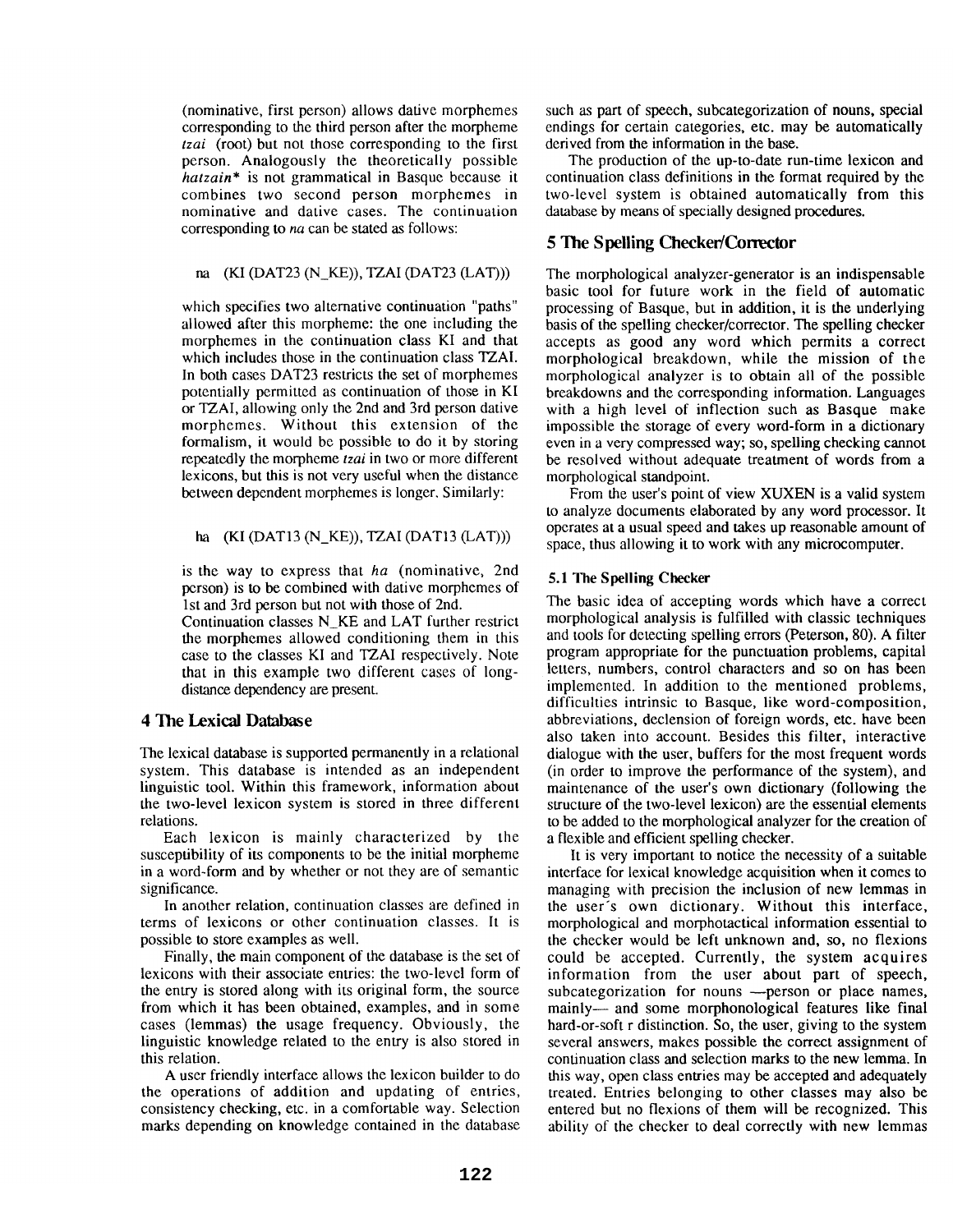requires, in turn, certain grammatical knowledge from the user.

Our prototype, running on a SUN 3/280 and using a buffer containing 4,096 of the most frequent word-forms, checks an average of 17.1 words per second in a text with a rate of misspellings and unknown words (not present in the current lexicon) of 12.7%. Considering the word-forms the system deems as erroneous, statistical tests have shown that 60% are actual misspellings, 16% would have been recognized had the general lexicon been more comprehensive, and the rest correspond to specific words (technical terms, proper nouns, etc.) which the user should include in his own dictionary.

Within a short time minor changes will provide greater performance. A PC version is also in use.

## 5.2 The Spelling Conector

When a word is not recognized by the spelling checker, the user can choose, among other options, to ask the system for suggestions for replacing the erroneous word. These suggestions, logically, must be correct words which will be similar to the word-form given by the user.

To find similar words to propose, there exists two working lines:

1) Using as a guide the "sources of error" described by Peterson (Peterson, 80), errors are basically of two types:

- Errors due to lack of knowledge of the language: these errors are often not dealt with on the assertion that they are infrequent, but Pollock and Zamora (Pollock, 84) evaluate their frequency at between 10% and 15%. Moreover, because Basque is a language whose standardization for written use has begun only in recent years, a higher degree of error would be expected for it.
- Typographical errors. According to the classic typification by Damerau (Damerau, 64) 80% of "typos" are one of the following four types: one exceeding character, one missing character, a mistaken character, or the transposition of two consecutive characters.

Following that,  $n+26(n-1)+26n+(n-1)$  possible combinations (n being the length of a word) can be generated; they must be examined to verify their validity and the most probable must be selected. For this examination it is normal to use statistical methods which, though not very reliable, are highly efficient (Pollock, 84).

2) Definition of a measurement of distance between words and calculation of which words of the dictionary give a lesser distance with respect to the erroneous word (Angell, 83; Tanaka, 87). The most frequently used measure is the "distance of Levenshtein".

This second method, measurement of distance, is slower but much more reliable than the first one, though it is not suitable for a lexicon system where the words are incomplete, as is the case. Due chiefly to this, the chosen option has been the adaptation of the first method, taking into account the following criteria:

- **Handling of typical errors.** A linguistic study has been carried out on typical errors, that is, errors most frequently committed due to lack of knowledge of the language itself or its latest standardization rules, or due to the use of dialectal forms. To store typical errors a parallel two-level lexicon subsystem is used. In this subsystem, each unit is an erroneous morpheme which is directly linked to the corresponding correct one. When searching for words the two-level mechanism is used together with this additional lexicon subsystem. When a word-form is not accepted by the checker the typical errors subsystem is added and the system retries the orthographical checking. If the incorrect form is now correctly analyzed  $-$ so, it contains a typical error $$ the correct morpheme corresponding to the erroneous one is directly obtained from the typical errors subsystem. There will also be additional two-level rules, which will reflect the erroneous, but typical morphonological alternations in dialectal utilizations or training periods.
- **Generating** alternatives. Generating alternatives to typographical errors using Damerau's classification.
- Trigram analysis. In generating the alternatives, trigram analysis is used both for discarding some of them as well as for classifying them in order of probability.
- Spelling **checking of** proposals. On the basis of the three previous criteria, incorrect word-forms would be offered to the user. Therefore, the wordforms must be ted into the spelling checker to check whether they are valid or not.

The whole process would be specially slow, due mostly to the checking of alternatives. To speed it up the following techniques have been used:

- If during the analysis of the word considered wrong a correct morpheme has been found, the criteria of Damerau are applied only in the part unrecognized morphologically, so that the number of possibilities will be considerably lower. This criterion is applied on the basis that far fewer "typos" are committed at the beginning of a word (Yannakoudakis, 83). Moreover, on entering the proposals into the checker, the analysis continues from the state it was in at the end of that last recognized morpheme.
- On doing trigrammatical analysis a trigram table mechanism is used, by means of which generated proposals will be composed only of correct trigrams and classified by their order of probability; thus, correction analysis (the slowest element of the process) is not carried out with erroneous trigrams and the remaining analyses will be in the order of trigrammatical probability. Besides that, the number of proposals to be checked is also limited by filtering the words containing very low frequency trigrams, and never exceeds 20 forms. At any rate, after having obtained three correct proposals, the generation process will end.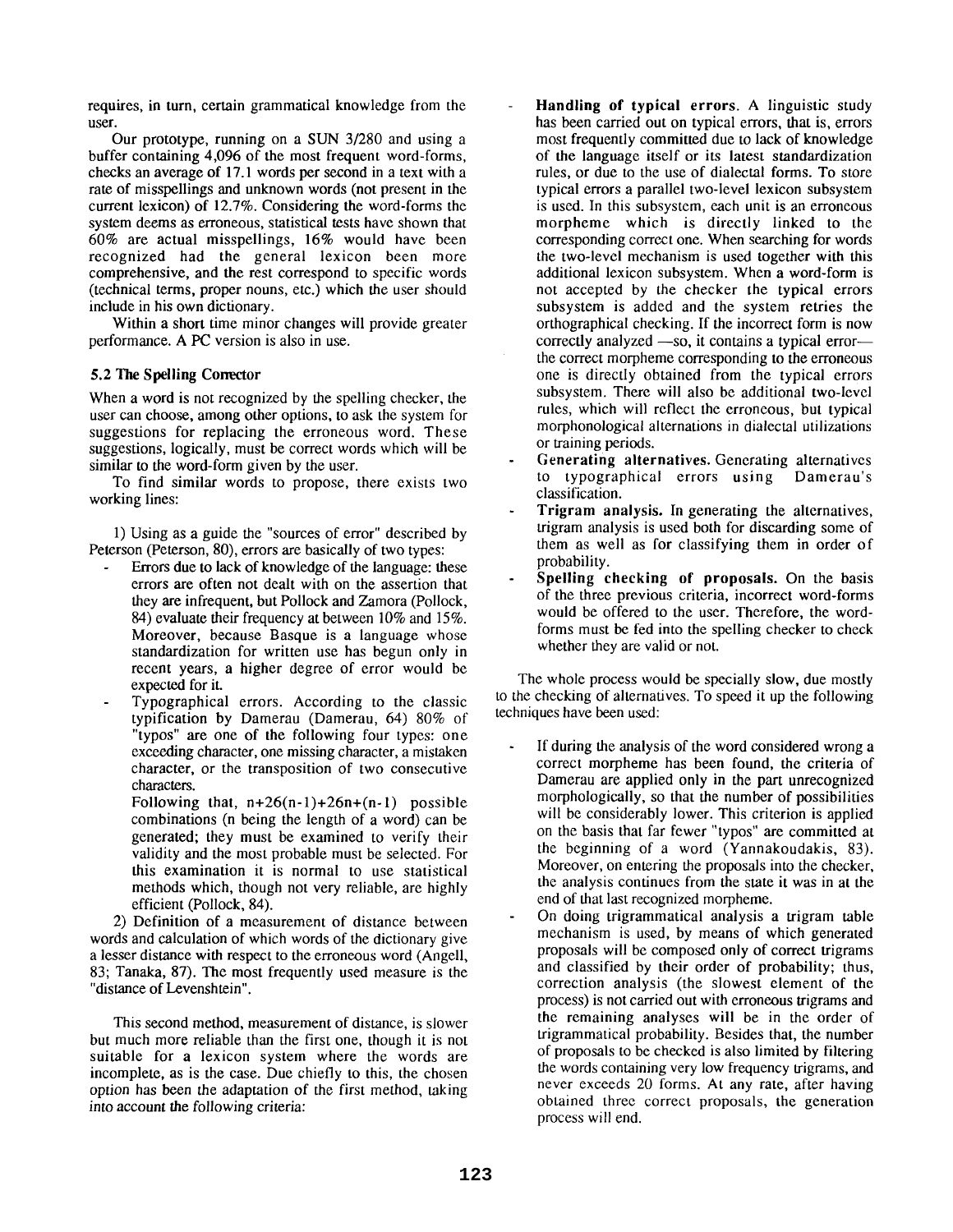If a word is detected as a typical error, it will not be verified as a possible "typo". This requires the analysis of typical errors to take place previous to that of "typos", in spite of being less probable. The justification is that we are particularly interested in giving preferential treatment to typical errors and, what's more, these can be handled more speedily.

The average time for the generation of proposals for a misspelt word-form, on the SUN machine cited above, is 1.5 s. The best case is when three or more alternatives are found in the buffer of most frequent words, and takes less than 0.1 s. The worst case, when no correct proposals are found for a long word-form and when no correct initial morphemes were recognized during its analysis, takes around 6s.

## **6 Conclusions**

The XUXEN analyzer/checker/corrector has been described as based on the two-level morphological formalism. It deals with Basque, a highly inflected language recently standardized. At the moment a prototype of the system has been implemented in C language. This implementation is a general tool for Basque useful for texts written by any word processing programme.

As is well known, in the two-level model morphemes are stored in the sublexicons without alterations, unlike in other systems. From a linguistic standpoint, the clarity and respect for the lexical unit promoted by this way of focusing morphological analysis is of great importance. However, long-distance dependencies between morphemes can not be adequately expressed by means of the continuation class mechanism. An improved continuation-class mechanism to solve this problem is suggested.

At present, the lexicon system contains nearly 15,000 items, now the coding of new iemmas in order to reach 50,000 entries is being completed. At this moment finite verb forms (approximately 2,000) are in the lexicon, although they could be seen as analyzable forms. These verb forms have been described by means of their component morphemes taking into account the long-distance dependency problems they present. This have been done using the extension of the continuation-class formalism described in 3.3 which is currently being implemented.

With the lemmas and morphemes coded so far, XUXEN is able to recognize approximately three millions different word-forms without at all counting forms produced by genitive recursion. Considering that most of lemmas in the lexicon can take genitive suffixes, our present implementation of the spelling checker would recognize thousands of millions of word-forms.

User-lexicons can be interactively enriched with new entries enabling XUXEN to recognize from then on all the possible flexions derived from them.

An additional two-level lexicon subsystem is used in our system to store the so-called typical errors. Typical errors are due often to the recent standardization of the language and dialectal uses. This lexicon subsystem is used preferably when suggesting alternatives to the user.

# **Acknowledgements**

Prof. Koskenniemi for his fruitful comments on an earlier version of this paper.

#### **References**

Agirre E., Alegria I., Arregi X., Artola X., Diaz de Ilarraza A., Sarasola K., Urkia M. Aplicación de la morfología de dos niveles al euskara. S.E.P.L.N, vol. 8, 87-102. 1989.

Angell R., Freund G., Willety P. Automatic Spelling Correcting using a trigram similarity measure. Information Processing & Management, vol 19,  $n^{\circ}4$ , 1983.

Barton, E. *Computational Complexity in two-level Morphology,* 1985.

Damerau F. A technique for computer detection and correction of spelling errors. Comm. of ACM vol. 7 pp. 171-176, 1964.

Euskaltzaindia. *Aditz laguntzaile batua.* Euskaltzaindia, Bilbo 1973.

Euskaltzaindia. *Euskal Gramatika: Lehen urratsak (I eta II).*  Euskaltzaindia, Bilbo 1985.

Kaplan, R. M., and M. Kay. *Phonological rules and finitestate transducers.* Paper read at the annual meeting of the Linguistic Society of America in New York City, 1981.

Karttunen, L. *KIMMO : A two-level Morphological Analyzer.* Texas Linguistic Forum, Vol 22, Pp.165-186, 1983.

Karttunen L., Koskenniemi K., Kaplan *R. A Compiler for Two-Level Phonological Rules* in "Tools for Morphological Analysis", Center for the Study of Language and Information, Report No. CLSI-87-108.

Kay, M. *Morphological Analysis..* A.Zampolli & N Calzolari eds. (1980). Proc. of the Int. Conference on Computational Linguistics (Pisa), 1973.

Koskenniemi, K.. Two-level Morphology: A genera] Computational Model for Word-Form Recognition and Production, University of Helsinki, Department of General Linguistics. Publications  $n^{\circ}$  11, 1983.

Koskenniemi, K. *Compilation of Automata fror~ Morphological Two-level Rules.* Pp. 143-149. Publicatior  $n^{\circ}$  15. University of Helsinki, 1985.

Peterson J.L. Computer Programs for detecting anc correcting spelling errors. Comm. of ACM vol.23  $n^{\circ}12$ 1980.